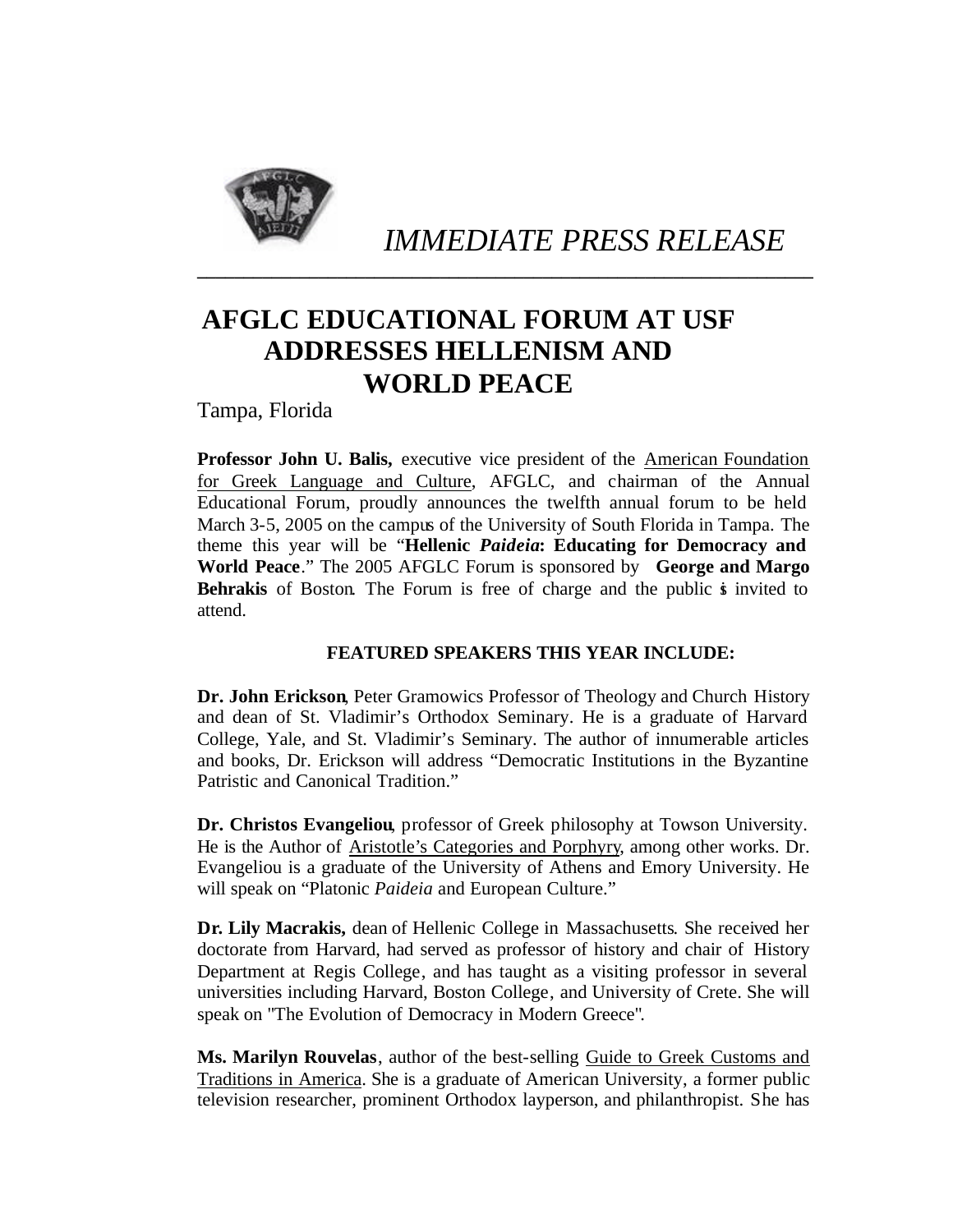also edited and annotated books on ecclesiastical life and music. Ms. Rouvelas will offer a look at "The Orthodox Tradition of Inner Peace and the World Community."

**Dr. Richard Rubenstein**, professor of Conflict Resolution and Public Affairs at George Washington University. Dr. Rubenstein is the author of the recent Aristotle's Children: How Christians, Muslims and Jews Rediscovered Ancient Wisdom and Illuminated the Ages, and other books. He is a graduate of Harvard College, Oxford University (Rhodes Scholar) and Harvard Law School. Dr. Rubenstein will deliver the keynote address Thursday evening on "How Aristotle Can Help Resolve the Conflict of Cultures." He will also discuss on Friday "Peace, Education and Conflict Resolution."

**Mr. Robin Waterfield**, British classicist, author and translator. Mr. Waterfield has translated more than a score of texts of ancient Greek philosophers and is the author of Athens: A History from Ancient Ideal to Modern City. A graduate of Manchester and Cambridge Universities, he is writer in residence at Sussex University. He will speak on "The Creation of Democracy in Ancient Athens: An Unseemly Scrabble for Power?"

Friday audiences will hear sessions on various subtopics of the theme, including "Contributions of Hellenic Thought to Emerging Democracies", "Hellenic *Paideia* and Democratic Institutions as Instruments for Social Development and World Peace", and "The AFGLC-ICHS (Interdisciplinary Center for Hellenic Studies) Concept: ICHSs' Accomplishments and Plans". Sessions will be moderated by **Reverend Dr. Stanley Harakas**, professor emeritus and former dean of Holy Cross Orthodox Seminary, **Dr. Joanne Waugh**, of the USF Philosophy Department, and **Dr. Ippokratis Kantzios**, Gus and Mary Stathis Assistant Professor of Greek Language and Literature at USF.

Panel discussions of topics will include the participation of the speakers above, plus **Dr. Michael Gibbons,** of the Department of Political Science at USF; **Drs. William and Suzanne Murray**, director of the ICHS at USF and program director of the USF Study Abroad to Greece, respectively; and **Drs. Fred Mench** and **Tom Papademetriou**, respective director and associate director of the ICHS at Stockton College in New Jersey.

**Drs. Peter Yiannos** and **Niki Kantzios**, presidents of the local chapters of AFGLC in Pennsylvania-Jersey-Delaware and Tampa Bay, respectively, will participate in a panel discussion with their counterparts from Athens, **Dr. Dennis Koutras** and **Ms. Ioanna Tzanoudaki; Drs. Demetris Halkias** and **Kimon Valavanis** of USF will moderate.

On Saturday **Professor Chris P. Tsokos,** president of the AFGLC, will be the moderator of a session on "The AFGLC Strategic Plan". **Dr. Ulysses J. Balis**  from Harvard University will be the key speaker on "AFGLC – Yesterday, Today and Tomorrow."